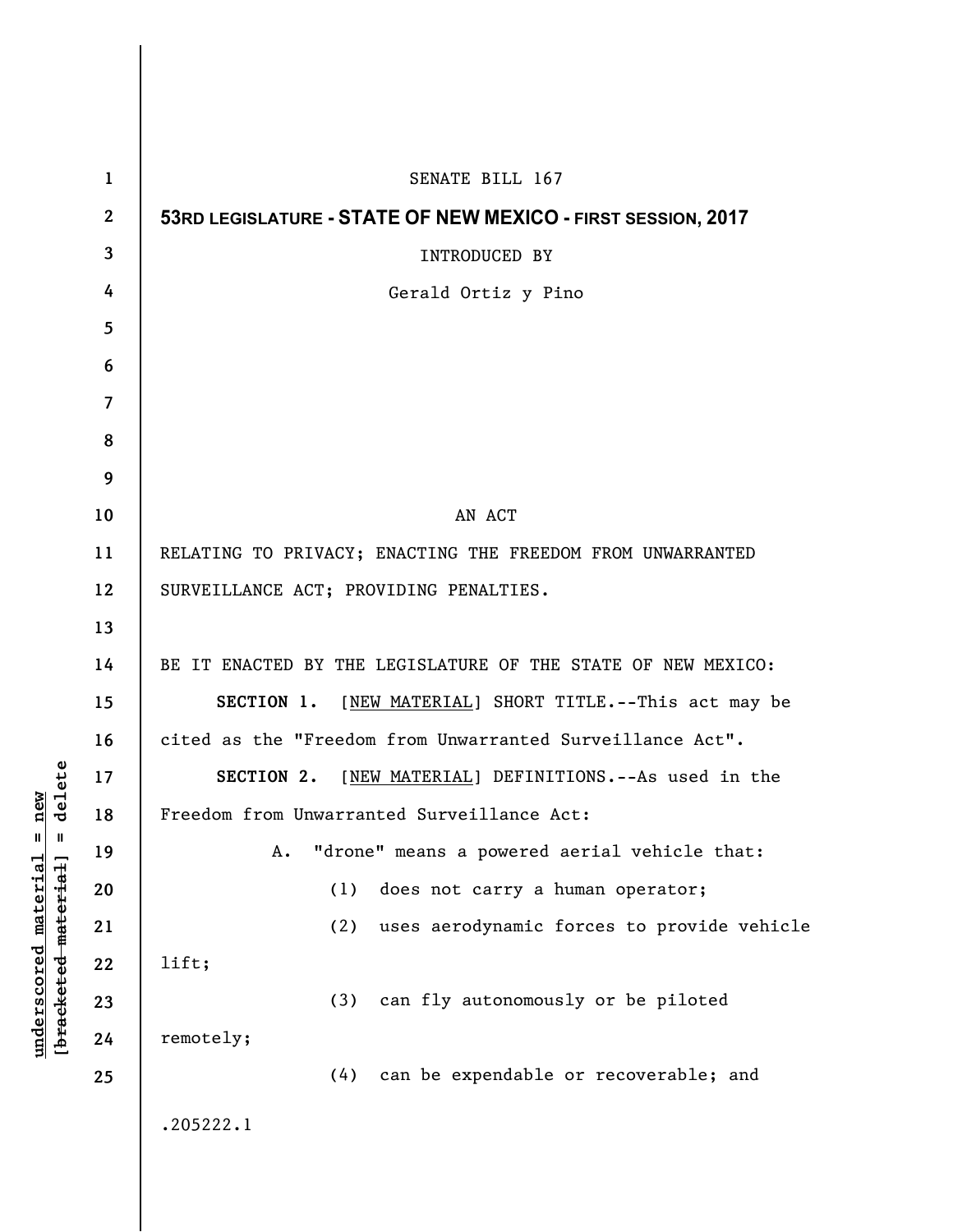**1 2 3 4 5 6 7 8 9 10 11 12 13 14 15 16 17 18 19 20 21 22 23 24 25**  (5) can carry a lethal or non-lethal payload, including data or image collecting or transmitting devices; B. "law enforcement agency" means any federal, state, tribal, county or municipal law enforcement agency in the state; C. "surveillance" means the observation of a place, person, group or ongoing activity; and D. "unmanned aircraft" means aircraft that is operated without the possibility of direct human intervention from within or on the aircraft. **SECTION 3.** [NEW MATERIAL] PROHIBITION AGAINST SURVEILLANCE BY DRONE OR UNMANNED AIRCRAFT.-- A. A person, state agency, law enforcement agency or political subdivision of the state shall not use a drone or unmanned aircraft with the intent to gather evidence or other information pertaining to criminal conduct or conduct in violation of a statute or regulation on private property in which the property owners have a reasonable expectation of privacy, except to the extent authorized in a warrant. Data or information collection incidental or unrelated to a lawful activity shall not be used to obtain a warrant. B. A person, state agency or political subdivision of the state shall not use a drone or unmanned aircraft to conduct surveillance of a person or of property owned by a person, a farm or an agricultural operation without the consent

 $- 2 -$ 

.205222.1

 $\frac{1}{2}$  intereted material = delete **[bracketed material] = delete**  $underscored material = new$ **underscored material = new**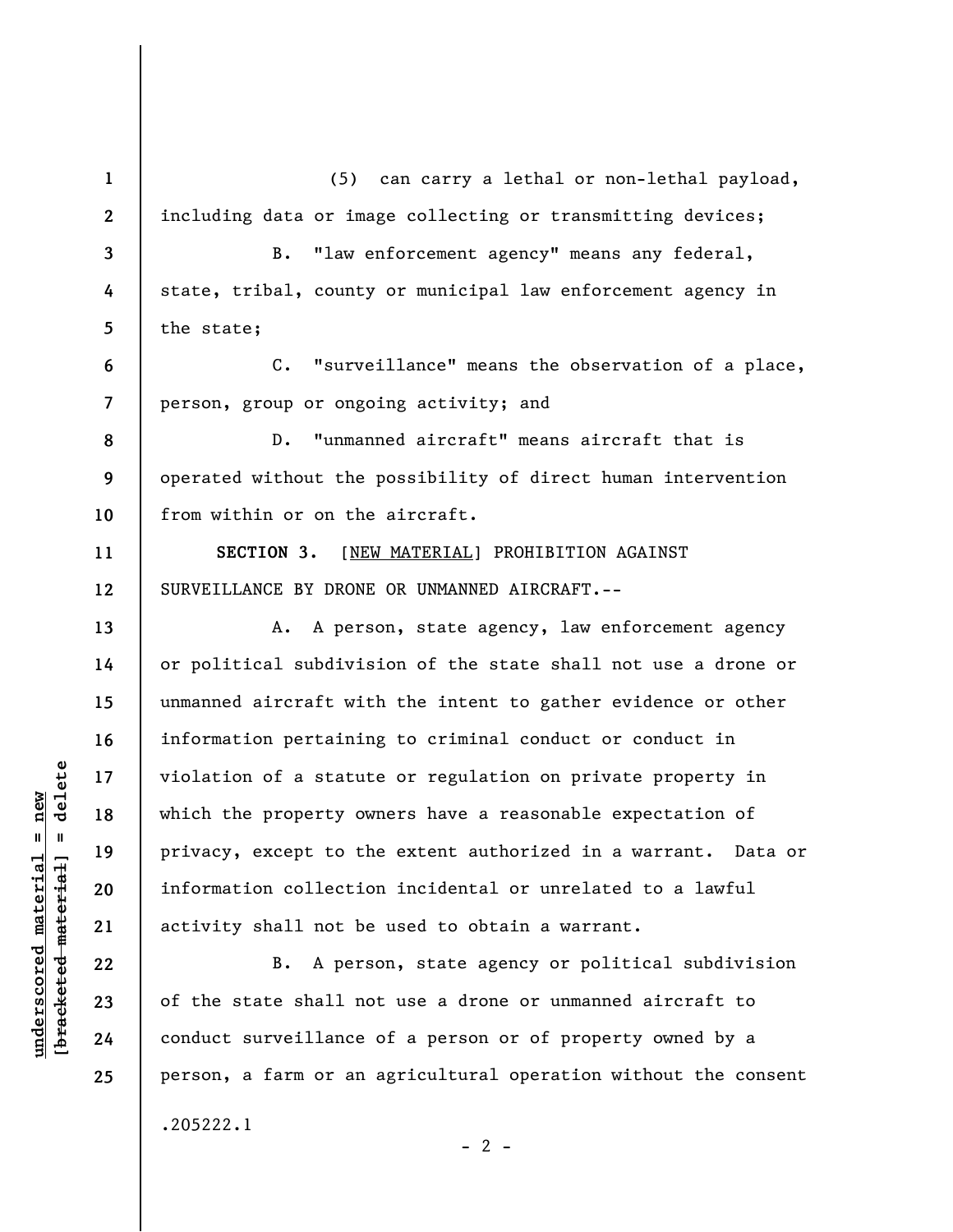of that person, property owner, farm or agricultural operation.

**SECTION 4.** [NEW MATERIAL] USE OF DRONES OR UNMANNED AIRCRAFT UNDER EXIGENT CIRCUMSTANCES.--The Freedom from Unwarranted Surveillance Act does not prohibit the use of a drone by a law enforcement agency when exigent circumstances exist. For the purposes of this section, exigent circumstances exist if a law enforcement agency is engaged in hot pursuit or possesses reasonable suspicion that, under particular circumstances, swift action is necessary to prevent imminent danger to life.

**SECTION 5.** [NEW MATERIAL] WARRANTED SURVEILLANCE INFORMATION--CHAIN OF CUSTODY.--Any image, data or other material acquired by a state agency, political subdivision of the state or a law enforcement agency in compliance with the Freedom from Unwarranted Surveillance Act shall be maintained together with a complete and unbroken record of chain of custody consistent with law enforcement procedures.

**SECTION 6.** [NEW MATERIAL] REMEDIES--PENALTIES.--

A. An aggrieved person may in a civil action obtain all appropriate relief to prevent or remedy a violation of the Freedom from Unwarranted Surveillance Act. The aggrieved person shall be exempt from prosecution or liability for engaging unilaterally in removing an offending drone or unmanned aircraft operating in violation of that act unless that unilateral action is otherwise prohibited by law.

 $-3 -$ 

.205222.1

 $\frac{1}{2}$  of  $\frac{1}{2}$  and  $\frac{1}{2}$  and  $\frac{1}{2}$  and  $\frac{1}{2}$  and  $\frac{1}{2}$  and  $\frac{1}{2}$  and  $\frac{1}{2}$  and  $\frac{1}{2}$  and  $\frac{1}{2}$  and  $\frac{1}{2}$  and  $\frac{1}{2}$  and  $\frac{1}{2}$  and  $\frac{1}{2}$  and  $\frac{1}{2}$  and  $\frac{1}{2}$  an **[bracketed material] = delete**  $underscored material = new$ **underscored material = new**

**1** 

**2** 

**3** 

**4** 

**5** 

**6** 

**7** 

**8** 

**9** 

**10** 

**11** 

**12** 

**13** 

**14** 

**15** 

**16** 

**17** 

**18** 

**19** 

**20** 

**21** 

**22** 

**23** 

**24** 

**25**